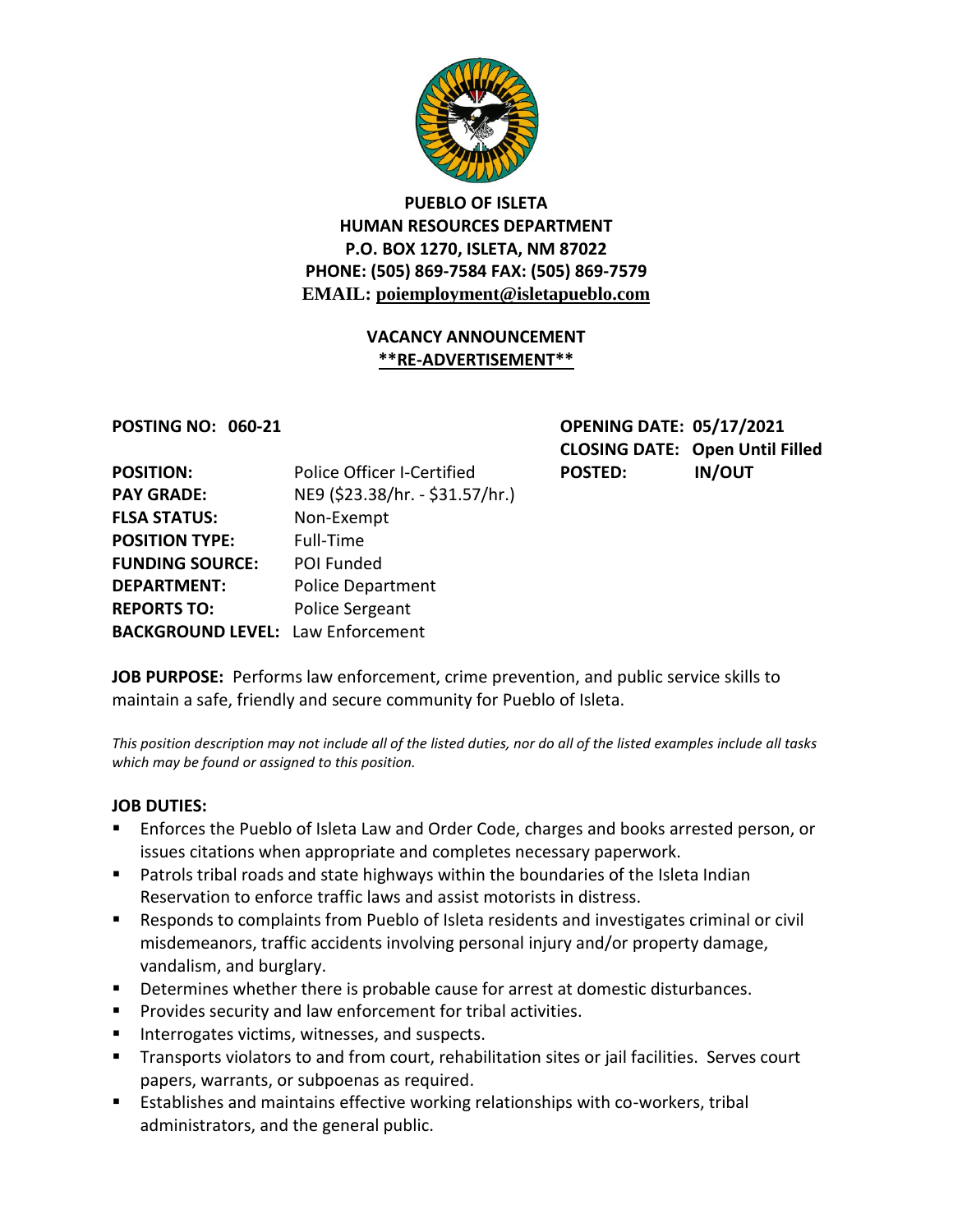- Secures, documents, and examines crime scenes and gathers, preserves and processes evidence.
- Assists Bureau of Indian Affairs and other federal, tribal and state law enforcement officers in investigating federal or state offenses occurring on the Pueblo of Isleta Reservation.
- Observes and reports conditions conducive to crime or which might endanger public safety.
- Assists search and rescue groups, HAZMAT situations, and fires as requested.
- Works in cooperation with the EMTs and administers first aide or renders interim emergency care when necessary.
- Refers federal crimes to the Federal Bureau of Investigation through the Chief of Police.
- **Documents the results of investigations in writing and prepares required forms and written** reports; completes citation log book and call log as required, to include crash reports in a timely manner.
- Provides oral testimony, service warrants, and police reports, as requested by the Isleta Tribal Court and other tribal, federal, and state courts.
- Assists citizen groups, tribal programs, and other programs serving the Pueblo of Isleta to implement crime and delinquency prevention or public awareness/public safety programs through presentations at community meetings, departmental meetings or with public and private groups.
- Works various shifts including nights, weekends, and holidays, to include shift assignments.
- Attends routine and specialized training classes and seminars of law enforcement methods and techniques for a minimum of 40 hours annual in-service sessions.
- **Performs other duties as assigned.**

## **SUPERVISION RESPONSIBILITIES:** N/A

## **MINIMUM QUALIFICATIONS/REQUIREMENTS:**

- High School Diploma/GED.
- **Must be 21 years of age.**
- 0 5 years of work experience as a police officer.
- **Duly commissioned officer.**
- **Police Academy Certification.**
- **Must be able to pass a physical examination.**
- **Must pass the annual Physical Efficiency Battery (PEB).**
- **Ability to speak Tiwa preferred.**
- Valid New Mexico driver's license with ability to meet Pueblo of Isleta liability insurance requirements and maintain eligibility for insurance.
- **Must pass background check for position.**
- **Must be able to comply with the Pueblo of Isleta Drug Free Workplace policies.**

## **KNOWLEDGE, SKILL AND ABILITY REQUIREMENTS:**

- Knowledge of relevant laws, regulations and rules pertaining to law enforcement and the Pueblo of Isleta.
- Knowledge of current law enforcement principles, practices, methods, and techniques.
- Knowledge of the Pueblo reservation including all roads, highways, streets and locations.
- Knowledge of interviewing and interrogation techniques.
- Knowledge of crime scene management and preliminary investigation procedures.